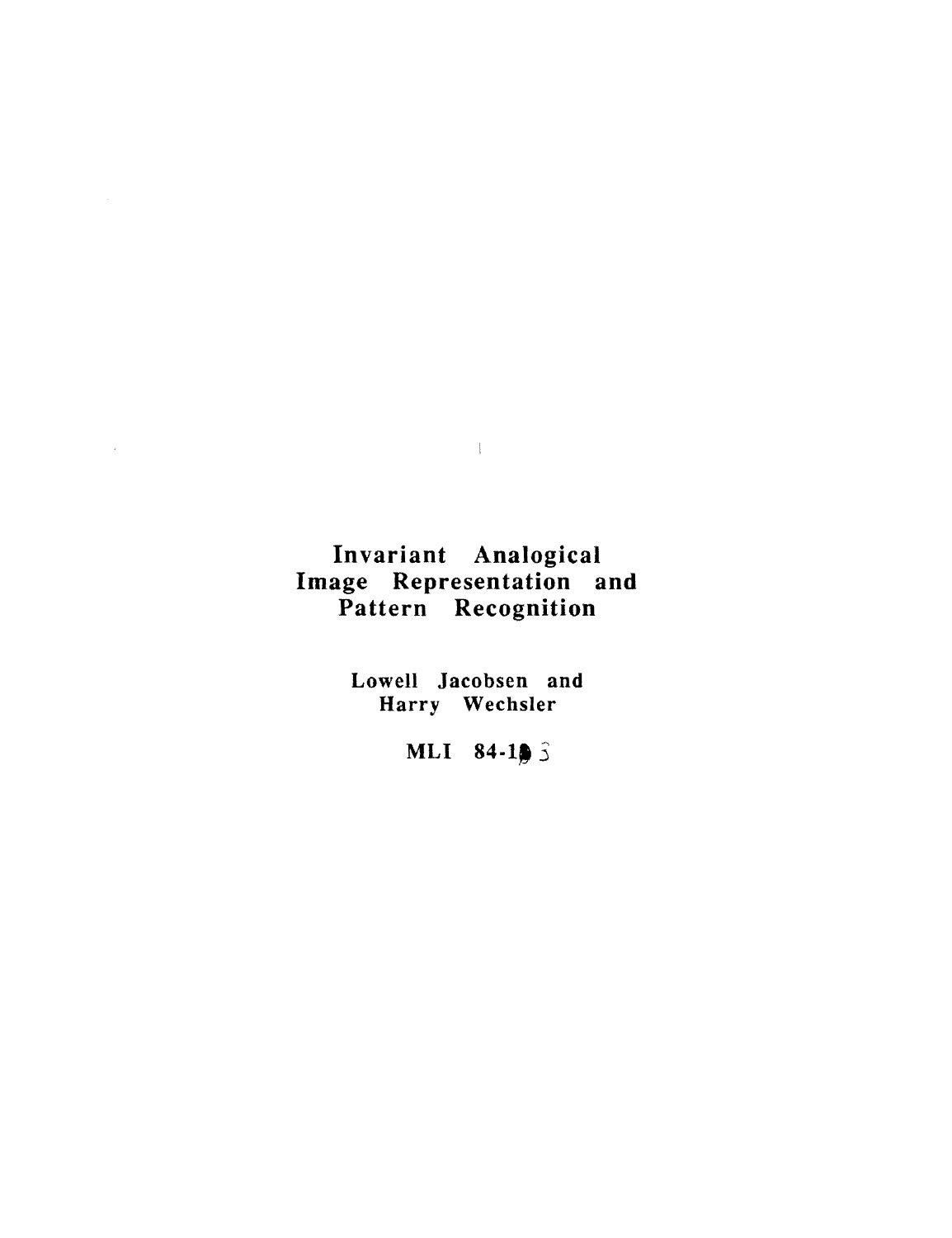# *Invariant analogical image representation and pattern recognition*

## Lowell JACOBSON and Harry WECHSLER

Electrical Engineering Department, University of Minnesota Minneapolis, MN 55455. USA

Received 13 December 1983

Abstract: We describe an image representation that uniquely encodes the information in a gray-scale image. decouples the effects of illumination. reflectance. and angle of incidence. and is Invariant. within a linear shift. to perspective. position, orientation, and size of arbitrary planar forms. Then we provide a theoretical basis for applying this representation to achieve invariant form recognition.

Key words: Image recognition, invariance, pattern recognition, perspective mapping, spatial frequency, Wigner distribution.

## 1. Introduction

 $\overline{1}$ 

The challenge of the visual recognition problem stems from the fact that the interpretation of a 3-D scene from a single 2-D image is confounded by several dimensions of variability. Such dimensions  $\angle$  include uncertain perspective, position, orientation, and size (pure-geometric variability) along with sensor noise, object occlusion, and nonuniform illumination. Vision systems must not only be able to sense the identity of objects despite this variability, but they must also be able to explicitly characterize such variability. This is so because the variability in the image formation process (particularly that due to geometric distortion and varying angle of incident illumination) inherently carries much of the valuable information about the imaged scene. Consider human vision for a moment. In spite of the complications introduced by geometric distortion, it is precisely the 'unraveling' of such distortions that enables a human to readily perceive the three-dimensionality of any static  $2-D$  image  $-$  be it a single face of a Necker cube, or a 15th century painting by Oa Vinci. Indeed, humans seem capable of unraveling the physical and geometric distortions in an image almost as precisely as the physics and geometry of the world created them in the first place.

Contrasted with the apparent ease and elegance of human visual interpretation of scene geometry, current vision algorithms are clearly lacking, It is becoming increasingly clear that much of the blame lies with conventional image representations. Good image representations must satisfy a number of requirements which seem to be mutually incompatible. First, they should be simultaneously compact and complete in their representation of gray-scale image information. Compactness is synonymous with ease of computation and efficient use of memory, Completeness, on the other hand, implies that, if desired, one could fully reconstruct the original image from which the representation is derived. Secondly, image representations must provide good intra-object clustering and inter-object separability independent of image distortion while at the same time preserving information about pattern distortion. No conventional image representation satisfies all of the above conditions. Though many conventional representations claim compactness, most do not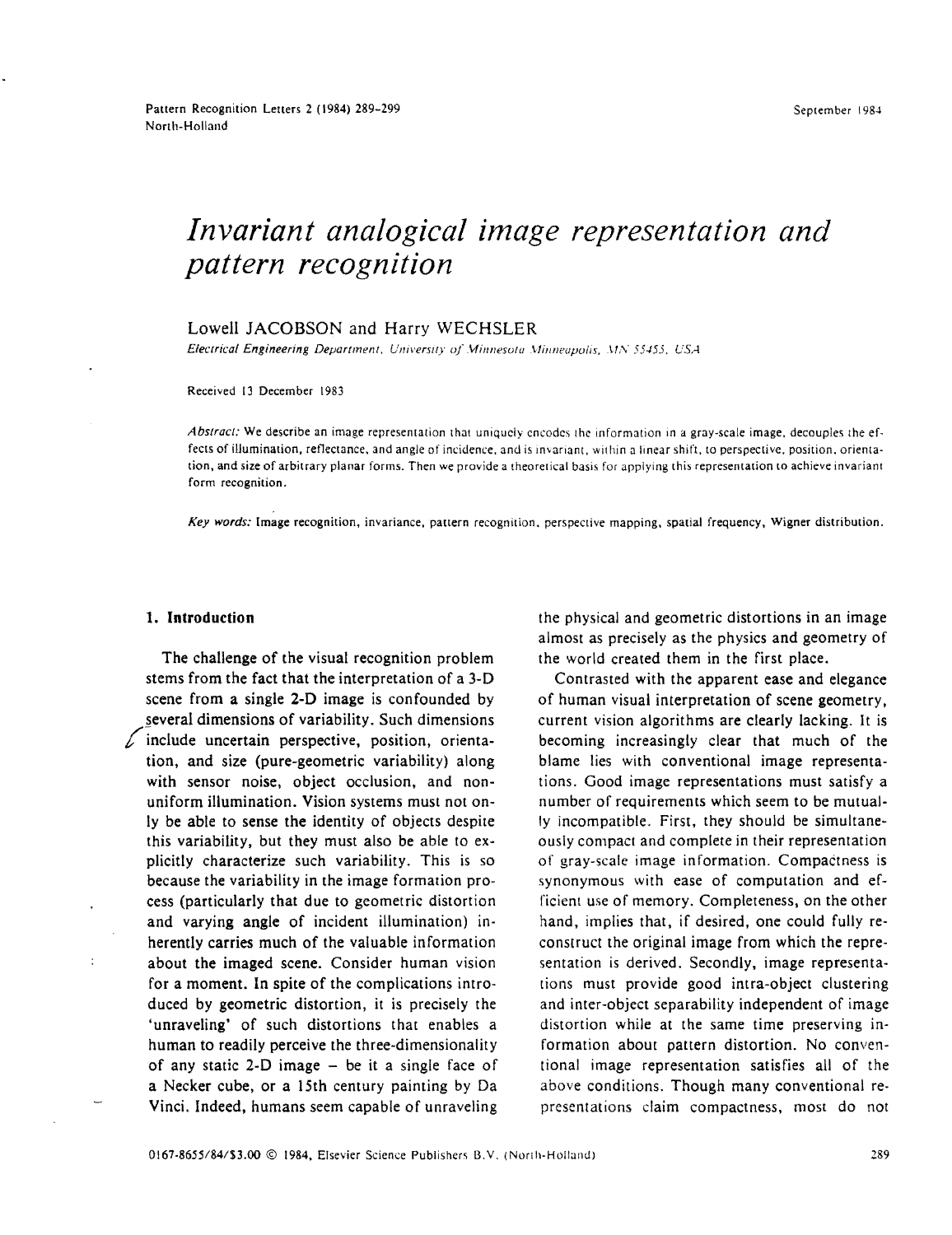make a credible attempt to decouple information about object identity from information about viewing geometry and illumination, nor do current representations fully exploit the abundance of valuable gray-scale information in an image. In contrast, invariant 'analogical' image representations, such as that advocated in this paper, can satisfy the above requirements.

## 2. Decoupling multiplicative processes in image formation

For the case of an ideally diffusing surface, an image can be modeled as a product of three independent signal components:

$$
f(x, y) = i(x, y) \cdot r(x, y) \cdot \cos \alpha \tag{1}
$$

where  $i(x, y)$  is the illumination,  $r(x, y)$  is the reflectance, and  $\alpha$ ,  $0 \le \alpha \le \pi/2$ , is the angle of incidence of the illuminating light [14]. Let's assume that any additive noise that is present has small magnitude relative to the above three components of the signal. Then there is a well-known and effective method known as homomorphic filtering that allows one to individually filter out such multiplicative signal components when certain reasonable conditions are met. This method is briefly reviewed below.

Suppose one takes the logarithm of our function  $f(x, y)$  as defined above. There results the so-called 'density image';

$$
\ln f(x, y) = \ln i(x, y) + \ln r(x, y) + \ln \cos \alpha
$$
 (2)

Hence the product becomes a sum of three density components  $\ln i$ ,  $\ln r$  and  $\ln \cos \alpha$ . If these three additive density components have Fourier spectra which overlap very little in their regions of significant energy, then linear filtering can be used to extract anyone of them. By taking the exponent of the extracted component, one obtains the corresponding multiplicative signal component which appeared in the original expression for the image  $f(x, y)$ . Homomorphic filtering has been applied to enhance imagery by selectively filtering out the slowly varying illumination component with very impressive results [15].

The success of homomorphic filtering clearly

stems from the fact that the Fourier transform of a density image often has the effect of 'representationally' decoupling multipliciative image components. If image pattern recognition (rather than image filtering) could be based on such a Fourier representation, then perhaps the effects of surface reflectance, illumination, and angle of incidence could be decoupled. This in turn could lead to methods for form recognition that are insensitive to varying illumination conditions. Unfortunately, as is well known, neither the Fourier transform, nor its (phaseless) power spectrum, have proved to be especially useful for image pattern recognition. However, there are alternative representations  $$ namely, simultaneous spatial/spatial-frequency representations  $-$  which, like the Fourier spectrum, can provide decoupling of multiplicative image density components and, at the same time. overcome the classical shortcomings of the Fourier spectrum as an image representation.

## 3. Simultaneous representations of space and spatial frequency

Vision researchers have traditionally emphasized the importance of either the spatial or the spatialfrequency domain, but not both. This should be contrasted with conventional representations of acoustic signals where simultaneous time/frequency representations (e.g. the spectrogram) have long been used. Nonetheless, vision researchers have very recently begun to express an active interest in simultaneous spatial/spatial-frequency image representations [2,8,9,10,11,12,131. Such representations can provide for improved separability of information characterizing visually relevant patterns and they are also compatible with the representation of gray-scale characteristics ranging from textures to object contours [8]. Furthermore, as will be shown in Section 4, simultaneous spatial/spatial-frequency image representations can be used to decouple the effects of illumination, object reflectance, and angle of incidence.

## *3./. The Wigner diSlribUlion (WD)*

Two simultaneous spatial/spatial-frequency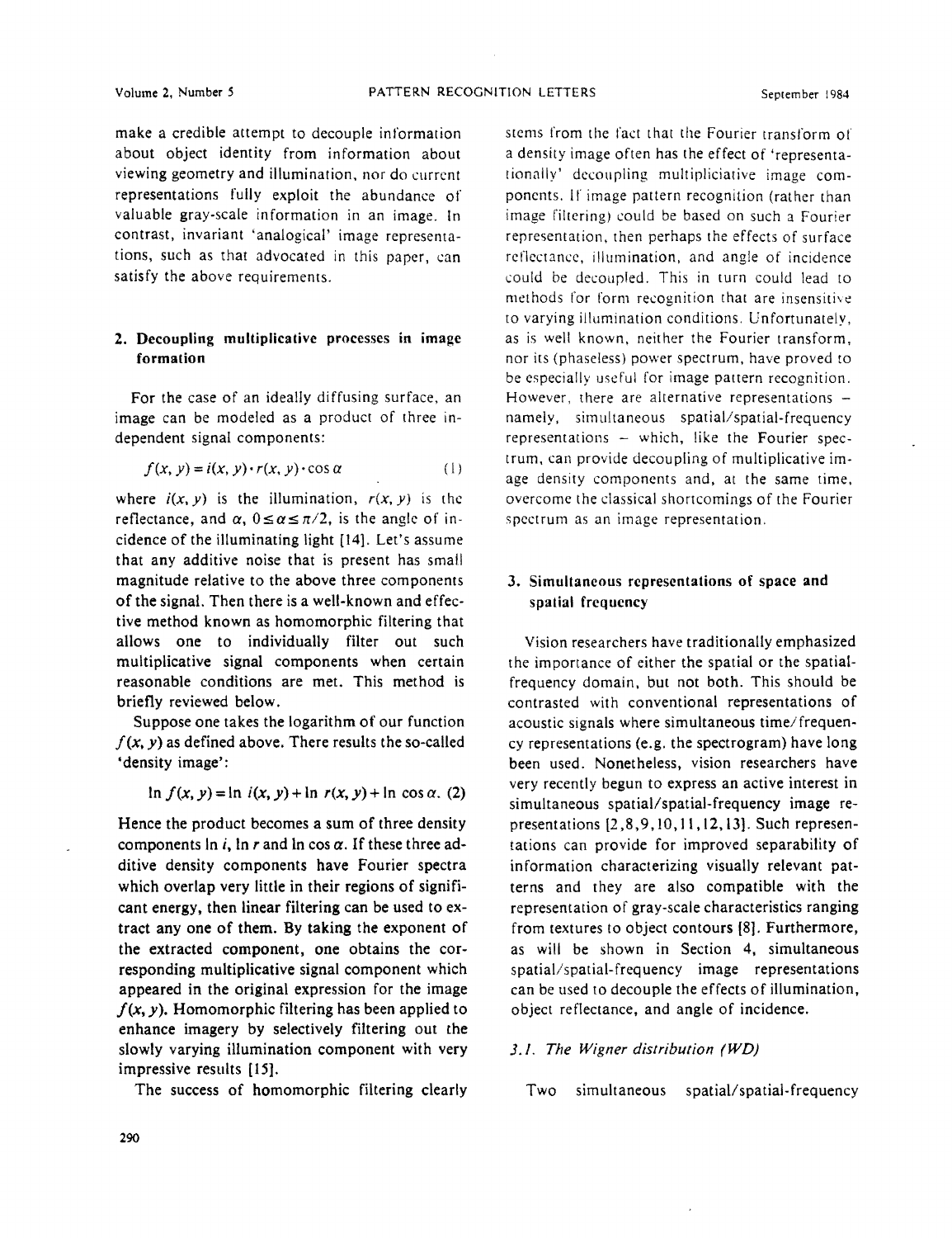representations have recently received much attention. These are the Gabor function representation  $[7,12,13]$  and the Wigner distribution  $[2,8,9,10,$  $11,12,20$ . (Note that we are here concerned only with 4-D directionally selective representations; this excludes, for example, Marr's 3-D DOC representation [14] and others like it which do not have a fourth dimension covering spatialfrequency angle.) As discussed elsewhere [11]. Wigner distribution provides higher simultaneous resolution than is possible using the Gabor functions. In fact as discussed in [6], every simultaneous representation ever proposed can be expressed in terms of averages of the Wigner distribution over its independent spatial and spatial-frequency variables. Like the Fourier transform, the Wigner distribution (WD) is not, in general, a computable function since this would require the evaluation of infinite integrals. However. just as the Fourier transform has proved to be an elegant and convenient transformation with which to handle many problems in the spatial-frequency domain, the WD is an invaluable tool for problems simultaneously involving the spatial and spatialfrequency domains. As with the Fourier transform, the WD can be used in practice by employing an approximation obtained via finite integration windows. A particularly attractive approximation to the WD, denoted as the 'composite pseudo Wigner distribution' (CPWD) has been introduced [II}.

The definition of the Wigner distribution is given in the appendix and a number of useful properties can be found in [1O}. We note here that the WD is a pure-real function (i.e., it has no associated phase), and that it is a reversible, hence complete representation as well. As indicated in the appendix, the WD of an image  $f(x, y)$  is denoted as  $W_f(x, y, u, v)$ , where x, y are the spatial variables of the image, and *u, u* are the two spatialfrequency variables over which the Fourier transform is defined.

## 4. The WD and multiplicative signal component separability

Recall our brief discussion of homomorphic

filtering and multiplicative signal componcnt separability. The essence of the approach was to transform the image density function (i.e., the logarithm of the sensed image function) into the spatial-frequency domain in order to decouple the image components due to illumination, reflectance, and angle of incidence. To simplify our calculations, we assume a two component model including only illumination and reflectance:

$$
f(x, y) = i(x, y) \cdot r(x, y). \tag{3}
$$

Taking the logarithm.

$$
\ln f(x, y) = \ln i(x, y) + \ln r(x, y),
$$
 (4)

and computing the WD of both sides yields

$$
W_{\ln f}(x, y, u, v) = W_{\ln i}(x, y, u, v)
$$
  
+  $W_{\ln r}(x, y, u, v)$   
+ 2  $W_{\ln i, \ln r}(x, y, u, v)$ , (5)

where  $(x, y)$  and  $(u, v)$  specify the spatial and spatial-frequency domains, respectively, The third component, representing the cross-Wigner distribution (61 occurs because computing the WD in . volves a nonlinear correlation operation. Nevertheless, if the auto-WDs of the functions  $\ln i$  and  $\ln r$  do not overlap substantially in space and spatial frequency, then approximations to the cross-WD contribution will in practice contain negligible energy. (This non-obvious fact follows from considering the definition of the CPWD [11).) Therefore. as with the Fourier transform, if regions of significant spectral energies of  $W_{\text{in}i}$  and  $W_{\text{in }r}$  are disjoint, then separability of the multiplicative signal components will have been achieved. These observations generalize to the case where angle of incidence effects are included; then the right hand side of the above equation would include the auto-WD of the density function of this component along with its cross-WDs with the illumination and reflectance density functions. The Wigner distribution, like the Fourier transform, can therefore decouple the effects of illumination. reflectance, and angle of incidence when the spectra of these components are mutually disjoint. We describe in the remainder of this paper how the Wigner distribution can be employed to define a unique image representation that, in addition to providing decoupling of multiplicative image com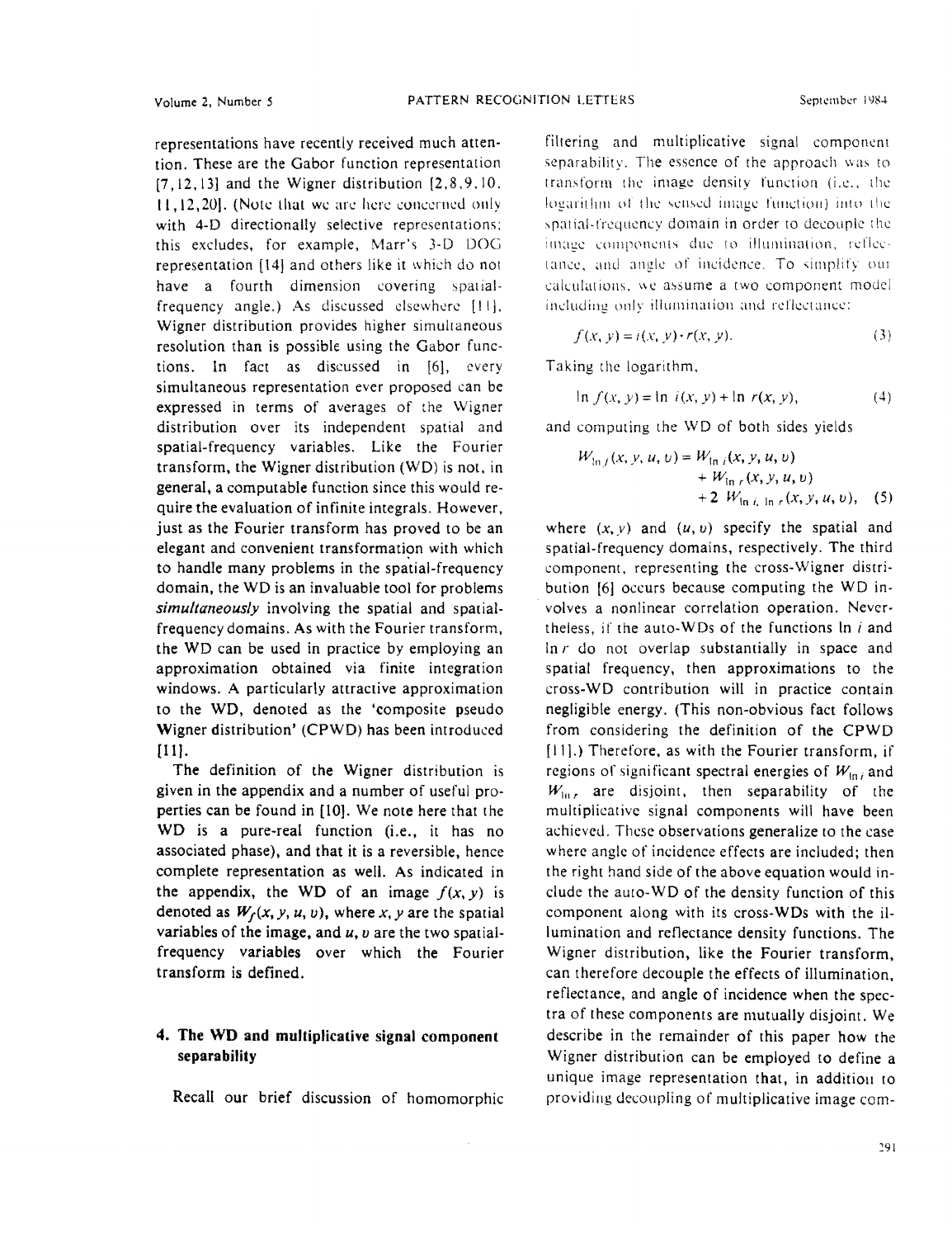ponents, also provides invariance to geometric distortions introduced by the imaging process.

## 5. Invariant form recognition in the frontoparallel plane

As discussed in the introduction, good image representations should not only decouple the effects of illumination, reflectance and angle of incidence, but they should also allow objects to be recognized irrespective of the a priori unknown geometric distortions introduced by the image formation process. We begin this section by discussing only methods for obtaining invariance to linear transformations of non-occluded, planar grayscale patterns in frontoparallel view. The more general problem including perspective distortion will be considered in a later section. One particular approach for obtaining invariance to linear transformations makes use of the complexlogarithmic (CL) conformal mapping. Some researchers [16,17,18,19] have advocated use of the representation derived by CL conformally mapping the gray-scale image function itself. Others [3,4,5] have suggested that the CL conformally mapped Fourier power (or magnitude) spectrum should be used. In fact, neither representation seems entirely adequate. The former representation (CL mapped image function) is indeed invariant, within a linear shift (W ALS-invariant), to rotation and scaling of the image about a single image point. However, such a representation is not invariant to translation of an image and the effects of illumination and reflectance are not in any way decoupled from one another. The second representation mentioned above (CL conformally mapped power spectrum of an image), is strictly invariant to translation and W ALS-invariant to rotation and scaling of an image, but it does not uniquely represent an image since Fourier phase information is discarded. As alluded to earlier in our discussion of multiplicative signal separability, the loss of phase information makes Fourier spectra especially ill-suited for imagery containing clutter or multiple objects to be recognized. Since the WALSinvariance properties of the above-mentioned representations arise exclusively from using the CL

conformal mapping, one is naturally led to consider whether this mapping could be used to develop considerably more robust image representations (perhaps simultaneous spatial/spalial· frequency representations) which are similarly WALS-invariant to rotation and scale changes. We will shortly show that this is possible, but first let's review the mathematical formulation of the CL conformal mapping.

## *5.1. The complex logarithmic conformal mapping*

We choose to represent points in the Cartesian plane by

$$
(x, y) = (\text{Re}(z), \text{Im}(z)),
$$

where  $z = x + iy$ . Thus we can write

$$
z = r \cdot \exp\{j\theta\},\tag{6}
$$

where

$$
r = |z| = (x^2 + y^2)^{1/2},
$$

and

$$
\theta = \arg(z) = \arctan(y/x).
$$

Now the CL mapping is simply the conformal mapping of points *z* onto points w defined by

$$
w = \ln(z) = \ln(r \cdot \exp\{j\theta\}) = \ln r + j\theta. \tag{7}
$$

Thus, points in the target domain are given by

 $(\ln r, \theta) = (\text{Re}(w), \text{Im}(w)).$ 

The effect of this mapping is shown in Fig. 1. Logarithmically spaced concentric rings and radials of uniform angular spacing are mapped into uniformly spaced straight lines. More generally, after CL mapping, rotation and scaling about the origin in the Cartesian domain correspond to simple linear shifts in the  $\theta$  and  $\ln r$  directions, respectively.

#### *5.2. The conformally mapped Wigner distribution*

Assume we are given an arbitrary image density function  $\ln f(x, y)$  and also a function  $\ln g(x, y)$ which is obtained by arbitrarily scaling and rotating  $\ln f(x, y)$  about the origin  $(x, y) = (0,0)$ . Then the corresponding Wigner distributions  $W_{\ln x}$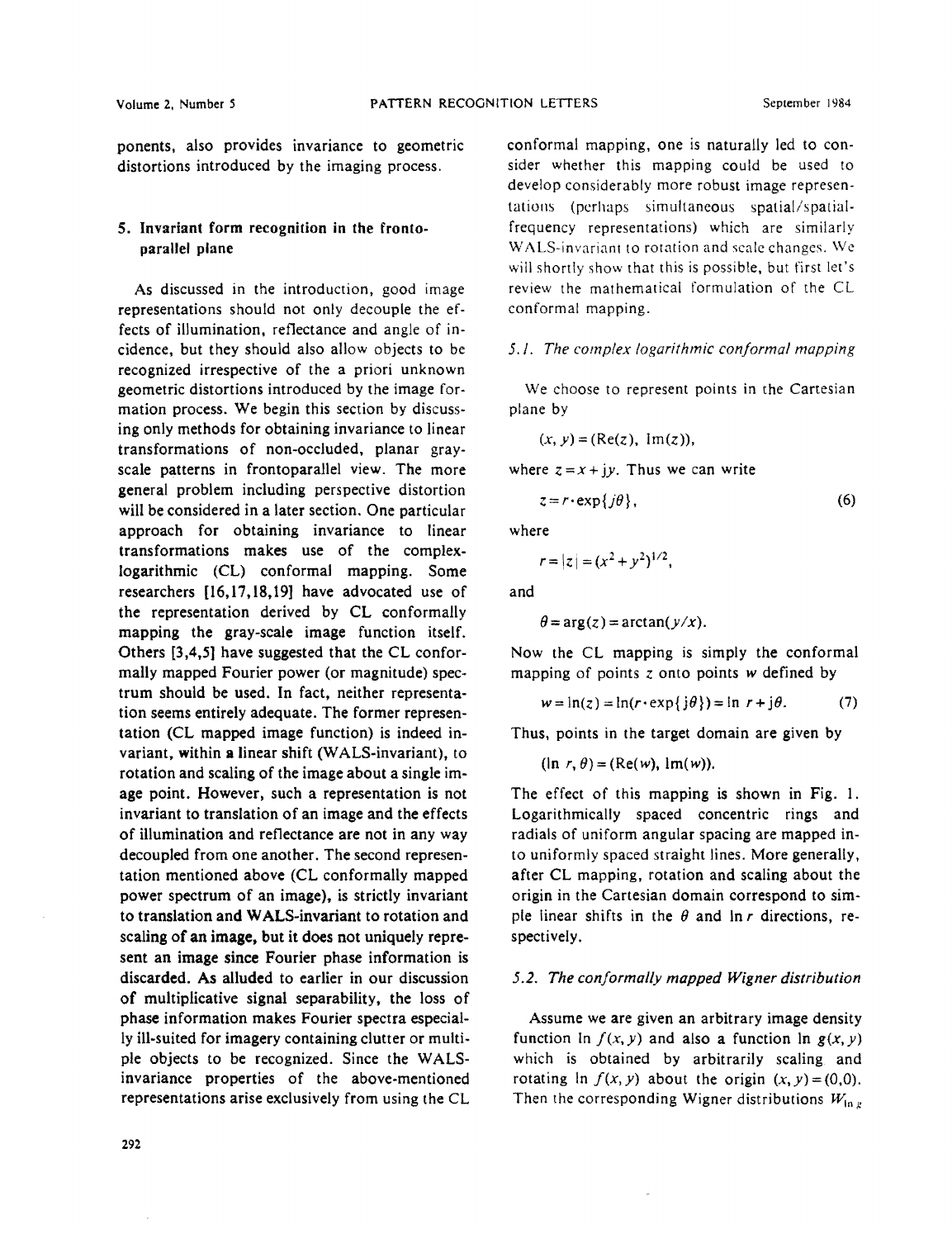

Fig. 1. The complex-logarithmic conformal mapping of the Cartesian half-plane.

and  $W_{\text{in}}$ , are related by

$$
W_{\ln g}(x, y, u, v)
$$
  
=  $k^2 W_{\ln f} \bigg( \frac{x \cos \phi + y \sin \phi}{k}, \frac{-x \sin \phi + y \cos \phi}{k}, \frac{u \cos \phi + v \sin \phi}{1/k}, \frac{-u \sin \phi + v \cos \phi}{1/k} \bigg)$ , (8)

where  $k$  and  $\phi$  denote the scale factor and rotation angle, respectively, relating  $\ln g(x, y)$  to  $\ln f(x, y)$ . Now if one CL conformally maps both the spatial and spatial-frequency domains of  $W_{\ln f}$  and  $W_{\ln f}$ with respect to the origin  $(x, y, u, v) = (0, 0, 0, 0)$ , then the corresponding CL mapped WDs  $\tilde{W}_{\text{in}}$ and  $\bar{W}_{\ln g}$  are related as follows:

$$
\tilde{W}_{\text{in }g}(z', \theta', w', \xi')
$$
  
=  $k^2 \tilde{W}_{\text{in }f}(z' - \ln k, \theta' - \phi, w' + \ln k, \xi' - \phi),$  (9)

where  $k$  and  $\phi$  are as defined above,

$$
z' = \ln(x^2 + y^2)^{1/2}
$$
,  $\theta' = \arctan(y/x)$ ,  
\n $w' = \ln(u^2 + v^2)^{1/2}$ ,  $\xi' = \arctan(v/u)$ .

Hence we see that the 4-D CL conformally mapped WD is WALS-invariant to rotation and scaling of the image  $f(x, y)$  about the origin  $(x, y) = (0, 0)$ . Note that  $W_{\text{in }g}$  can only translate with respect to

 $W_{\ln f}$  along a 2-D hyperplane

 $\{(z', \theta', w', \xi') | z' = -w', \theta' = \xi'\}$ 

in the 4-D representational space. That there are only two degrees of translation freedom in the 4·D space, corresponding to the separate effects of rotation and scaling, is to be expected. This is because the spatial and spatial-frequency domains of the WD undergo reciprocal scaling and equal rotation in response to scaling and rotation, respectively, of the underlying image.

Suppose that  $f(x, y) = i(x, y) \cdot r(x, y)$  and that  $g(x, y)$  corresponds to  $r(x, y)$  rotated and scaled about the origin by angle  $\phi$  and factor  $k$ , respectively, while  $i(x, y)$  remains unchanged. Then if  $\tilde{W}_{\ln i}$  and  $\tilde{W}_{\ln r}$  have good separability, both before and after the linear spatial transformation of  $r(x, y)$ , we obtain by using Eqs. (5) and (9),

$$
\tilde{W}_{\ln g}(z', \theta', w', \xi')
$$
\n
$$
= k^2 \tilde{W}_{\ln r}(z' - \ln k, \theta' - \phi, w' + \ln k, \xi' - \phi)
$$
\n
$$
+ \tilde{W}_{\ln i}(z', \theta', w', \xi'). \tag{10}
$$

Therefore, subject to reasonable restrictions, different multiplicative components of an image can undergo independent translations within the 4-D rotation and scale W ALS-invariant representation introduced above.

It should be recalled that the CL mapped WD is W ALS-invariant to rotation and scale changes on-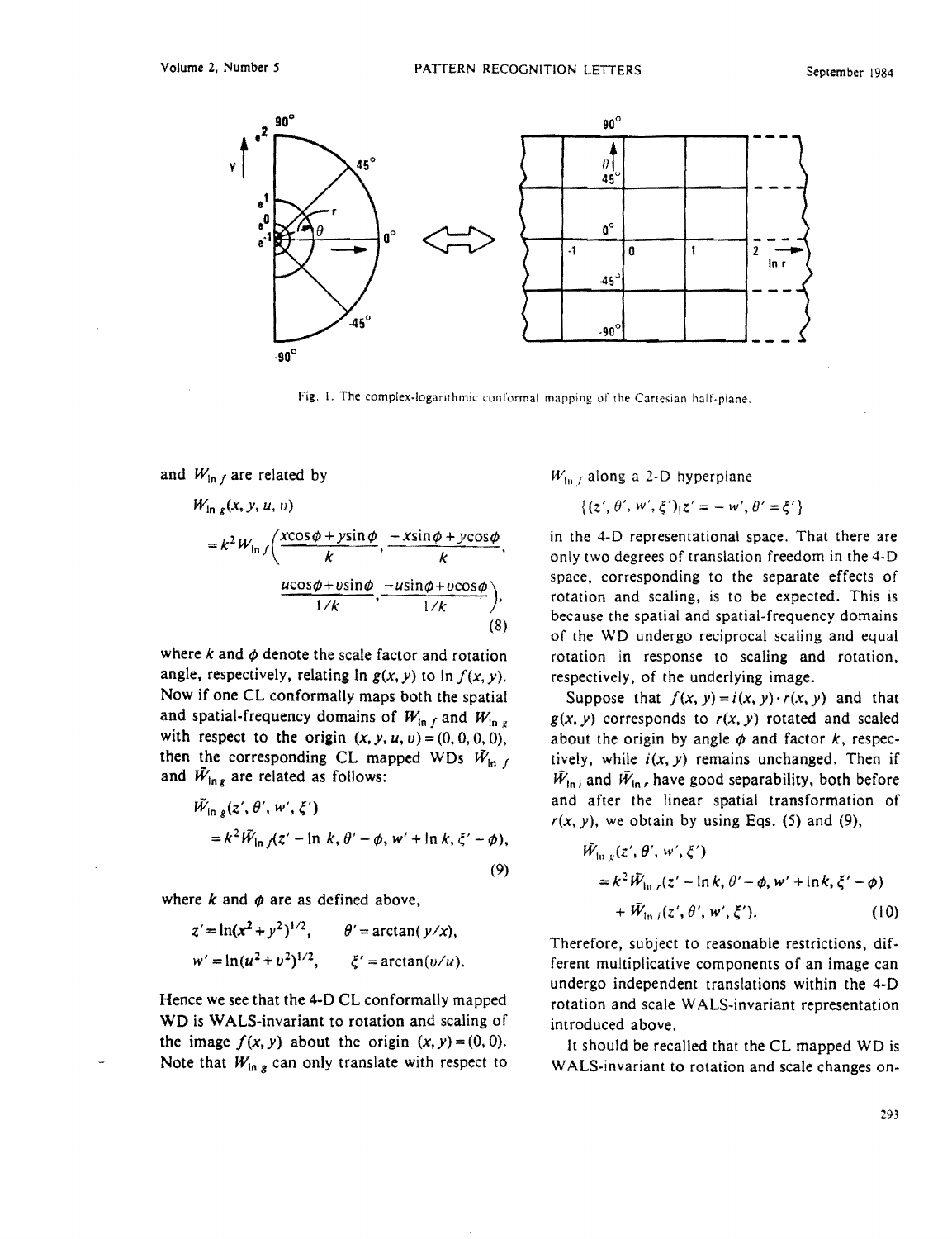

Fig. 2, The coordinates used in mulliposilional CL mapping of the WO.

ly about a single image point, namely the spatial domain origin  $(x, y) = (0, 0)$ . Therefore it has previously been suggested [9] that the 'fixation point' (i.e. Ille origin) be sequentially moved about to obtain rotation and scale invariant representation of each frontoparallel planar form in an image. Alternatively, at the cost of adding two additional dimensions to the proposed representation, one can obtain a new representation which provides WALS-invariance with respect to translation, as well as rotation and scale changes, Referring to Fig. 2, one simply constructs the 6-D representation

$$
\hat{W}_1(z',\theta',w',\xi';z,\theta),
$$

obtained by performing spatial CL conformal mapping about each point  $(x, y) = (e^z \cos \theta, e^z \sin \theta)$ in the spatial domain. (As before, spatial· frequency domain conformal mapping is done only about the origin  $(u, v) = (0, 0)$ .) It is interesting to note that the idea of performing multipositional conformal mappings was first proposed



Fig. 3. The geometry relating the object and image planes.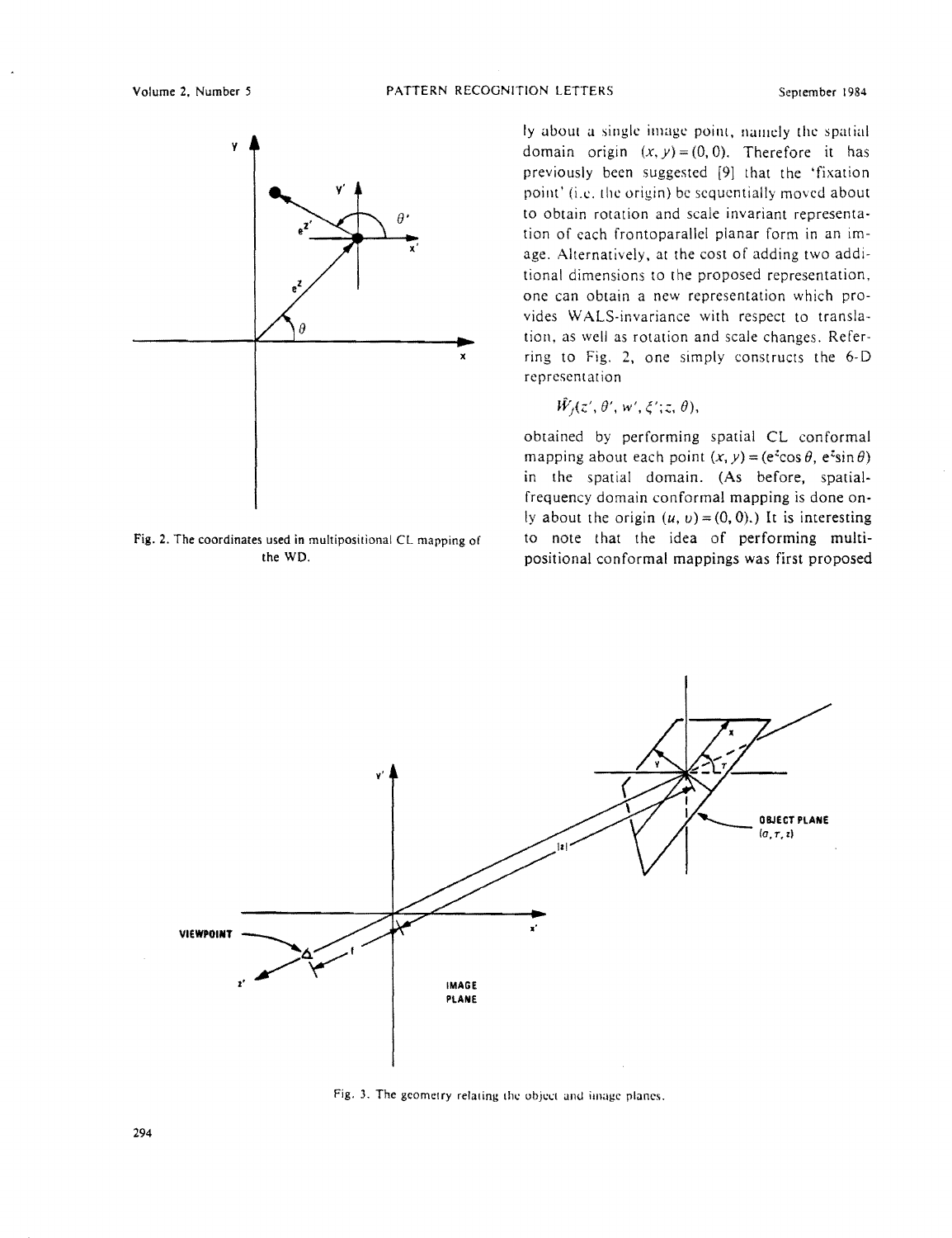as part of a model for the function of thc primary visual cortex in mammals [17,18].

## 6. Obtaining invariance to perspective dislorlion

Our discussion has previously assumed imagery of planar, non-occluding forms in some fronto parallel plane. We now relax these conditions to include non-frontoparallel views and describe how one can obtain invariance to perspective distortions of gray-scale planar forms. Given the geometry of Fig. 3, we assume some arbitrary object plane  $(\sigma, \tau, z)$  where  $\sigma, \tau,$  and  $|z|$  specify respectively the plane's slant, tilt, and line-of-sight distance from the viewpoint. Let an arbitrary point in the given object plane, whose object plane coordinates are  $(x_0, y_0)$ , have world coordinates  $(x'_0, y'_0, z'_0)$  in the  $(x', y', z')$ -space. Then from the geometry of Fig. 3. it is easy to see that our arbitrary point's object plane and world coordinates are related by:

$$
\begin{bmatrix} x_0' \\ y_0' \\ z_0' \end{bmatrix} = \begin{bmatrix} x_0 \cos \tau - y_0 \sin \tau \cos \sigma \\ x_0 \sin \tau + y_0 \cos \tau \cos \sigma \\ z - y_0 \sin \sigma \end{bmatrix} . \tag{11}
$$

From the familiar formula governing perspective projection onto a plane [1]. a point having world coordinates  $(x'_0, y'_0, z'_0)$  projects to a point  $(x', y', 0)$  in the image plane given by

$$
\begin{bmatrix} x' \\ y' \end{bmatrix} = \frac{f}{f - z'_0} \begin{bmatrix} x'_0 \\ y'_0 \end{bmatrix} . \tag{12}
$$

Now using Eq. (11) to substitute for  $x'_0$ ,  $y'_0$ , and  $z'_0$ in the above equation, we obtain the transformation from object plane coordinates  $(x_0, y_0)$  to image plane coordinates (x', *y',* 0):

$$
\begin{bmatrix} x' \\ y' \end{bmatrix} = \frac{f}{f - z + y \sin \sigma} \begin{bmatrix} x \cos \tau - y \sin \tau \cos \sigma \\ x \sin \tau + y \cos \tau \cos \sigma \end{bmatrix}, (13)
$$

where we have dropped the subscripts on the object plane coordinates since these were arbitrarily chosen. Now we wish to invert the above relation to obtain an expression for the object plane coordinates  $(x, y)$  in terms of its corresponding image plane coordinates  $(x', y')$ . After some algebraic manipulations, Eq. (13) becomes

$$
\begin{bmatrix}\n\cos t & -\sin t \cos \sigma - \frac{x' \sin \sigma}{f} \\
\sin t & \left(\cos t \cos \sigma - \frac{y' \sin \sigma}{f}\right)\n\end{bmatrix}
$$
\n
$$
\cdot \begin{bmatrix}\n\frac{x}{f-z} \\
\frac{y}{f-z}\n\end{bmatrix} = \begin{bmatrix}\n\frac{x'}{f} \\
\frac{y'}{f}\n\end{bmatrix}.
$$
\n(14)

Finally, using Cramer's rule to solve this system for  $x/(f-z)$  and  $y/(f-z)$ , we get

$$
\begin{bmatrix} \frac{x}{f-z} \\ \frac{y}{f-z} \end{bmatrix} = \frac{1}{d \cdot f} \begin{bmatrix} (x' \cos \tau + y' \sin \tau) \cos \sigma \\ (-x' \sin \tau + y' \cos \tau) \end{bmatrix}
$$
(15)

where

$$
\Delta = \cos \sigma + \frac{\sin \sigma}{f} (x' \sin \tau - y' \cos \tau).
$$

It is apparent from the above relation that the inverse perspective mapping gives the object plane coordinates only to within a scale factor  $(f - z)$ , the distance from the viewpoint to the intersection between object plane and line of sight. In fact the distance-normalized coordinates  $[x/(f-z))$ ,  $y/(f-z)$ ] characterize *all* object planes having a common value of slant and tilt. The above relationship therefore defines a family of 'deprojective' transformations parametrized on the set of all ordered pairs  $(\sigma, \tau)$  of slant and tilt.

The procedure for getting projection invariance is as follows: Given a density image  $\ln f(x', y')$ (whose formation is constrained as previously specified), one applies to it all possible deprojective transformations, i.e., one transformation for each ordered pair  $(\sigma, \tau)$ ,  $0 \leq \sigma < 90^{\circ}$ ,  $0 \leq \tau < 360^{\circ}$ . This yields a 4-0 representation whieh we will denote as  $\ln f^{\circ}(x, y; \sigma, \tau)$ . The important observation to make is that every planar form in the scene that produced the original image will appear in frontoparallel view within one of the deprojected images composing  $\ln f^{\circ}(x, y; \sigma, \tau)$ . Hence we say that  $\ln f^{\circ}(x, y; \sigma, \tau)$  is WALS-invariant to all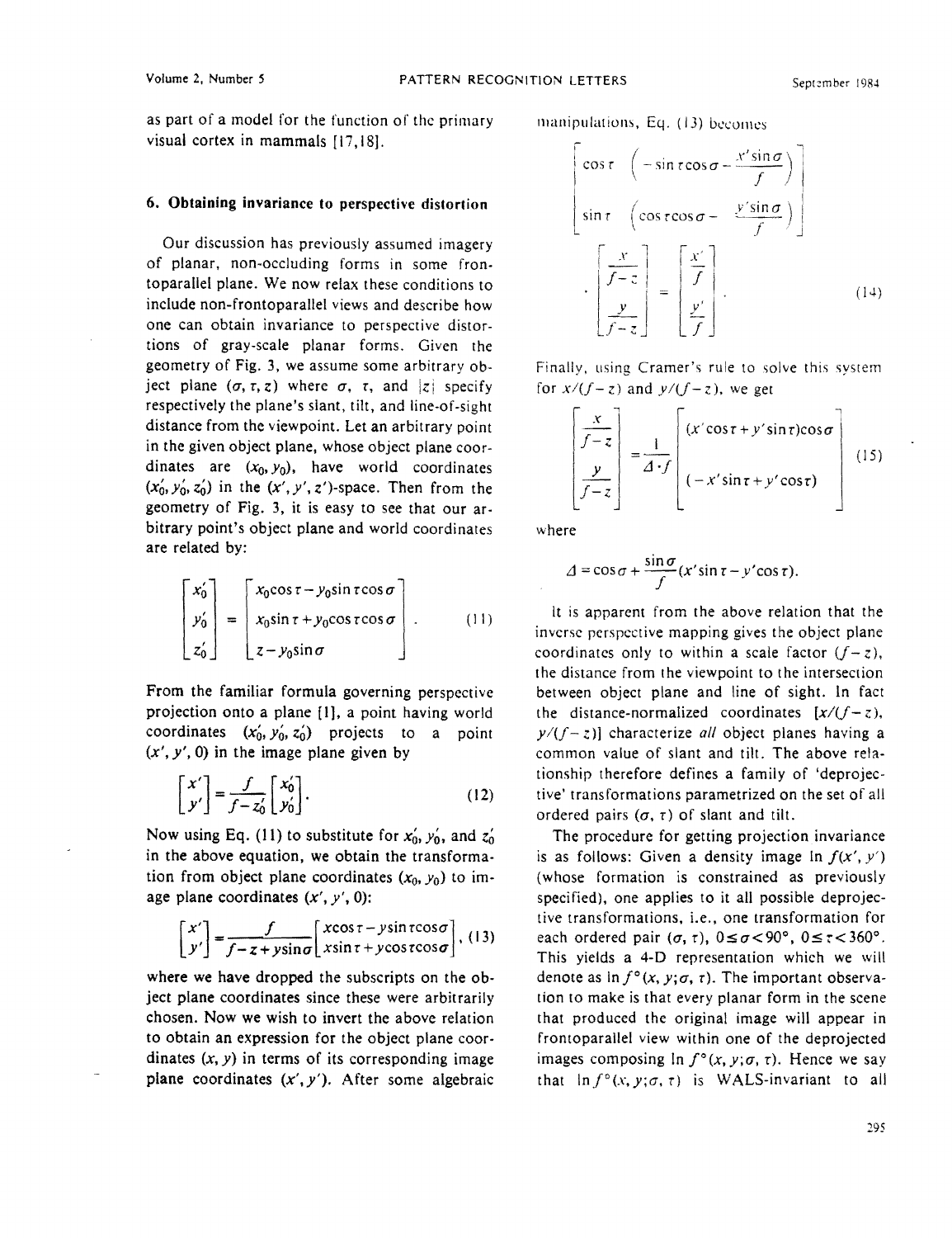

Fig. 4. The computation tree for the 8-dimensional representation  $\hat{W}_{1n}$   $_1(z', \theta', w', \xi'; z, \theta, \sigma, \tau)$ .

possible planar projections.

Now for each of the deprojected images obtained by the above procedure, that is, each  $\ln f^{\circ}(x, y; \sigma_0 \cdot \tau_0)$  for some  $(\sigma, \tau) = (\sigma_0, \tau_0)$ , one merely computes the representation

 $\hat{W}_{\ln f}(z', \theta', w', \xi'; z, \theta)$ 

that was introduced earlier. This leads to an 8-dimensional representation

$$
\hat{\tilde{W}}_{\text{in }f}(z',\theta',\,w',\,\xi';z,\,\theta,\,\sigma,\,\tau)
$$

which provides WALS-invariance to perspective, position in 3-D space, and also orientation and size of forms in the distance-normalized object plane coordinate system. A computation tree summarizing the steps required to get the 8-D representation is shown in Fig. 4.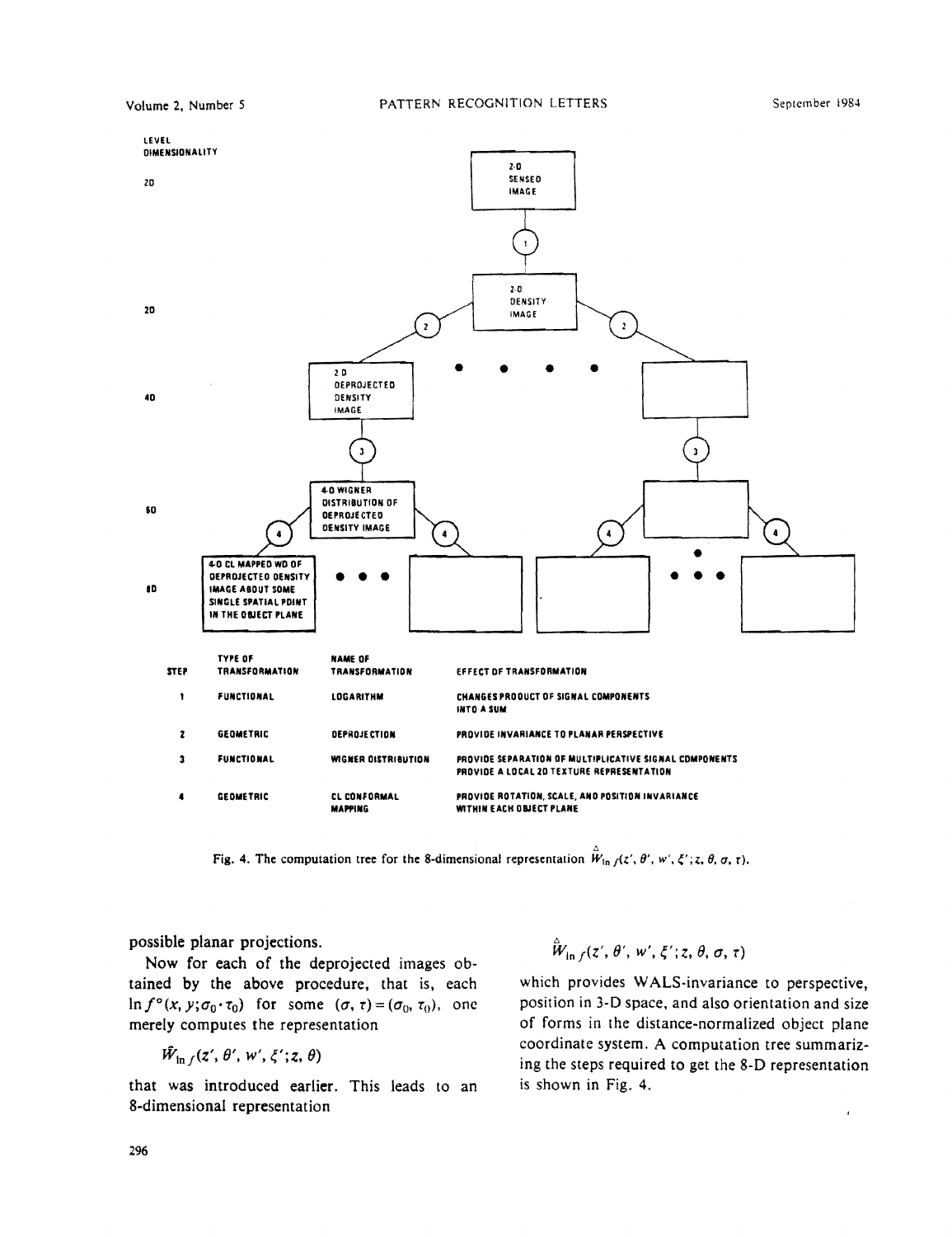#### 7. **Invariant pattern recognilion**

To review our progress thus far, we now have an 8-dimensional representation which is WALSinvariant to all common geometric distortions of rigid planar forms and which, given reasonable assumptions, is also invariant to non-uniform illumination. We briefly describe next how such a representation can be used to actually perform image pattern recognition.

The memory prototype pattern characterizing some arbitrary planar form is just the 4-0 CL conformally mapped WO of a frontoparallel view of that form, where spatial domain mapping has been performed about some arbitrary point (see Fig. 5). If that same planar form is ever 'seen' again, its presence is detected by mathematically correlating the  $4-D$  prototype with the previously defined  $8-D$ image representation  $\hat{W}_{\text{in } f}$  for all linear shifts in a 6·0 hyperspace (not an 8·0 space - recall from Section 5 the coupling of the spatial and spatialfrequency domains of the CL conformally mapped WD under image rotation and scaling). If the resulting 6-0 correlation function exceeds threshold somewhere, then recognition is achieved.

The location of the suprathreshold peak in the 6-D correlation space furthermore specifies the object position (in distance-normalized coordinates) within the object plane, the distance-normalized size, the orientation within object plane and finally, the slant and tilt of the object plane within which the planar form lies  $-$  all relative to the fixation point, size, and orientation of the pattern (in frontoparallel view) from which the matching template was formed.

#### 8. Conclusions

We have described in this paper an approach to invariant image pattern recognition which utilizes an 8·dimensional analogical image representation. This representation decouples common dimensions of variability in the image formation process to reveal particular 4·0 canonical patterns that characterize arbitrary planar gray-scale forms in· variant to imaging geometry and scene illumination. Canonical patterns that are embedded within the 8-0 representation can be detected by mathematically correlating the 8-0 representation



Fig. 5 (a) The 'fixation point' about which Cl mapping is performed when deriving the template. (b) The identified form whose distance-normalized position in its object plane ( $\sigma_0$ ,  $\tau_0$ ,  $z$ ) is specified in polar coordinates by (e<sup>20</sup>cos $\varrho_0$ , e<sup>20</sup>sin $\varrho_0$ ), and whose distance-normalized size and orientation, relative to the template form, is denoted by  $k_0$  and  $\varphi_0$ , respectively.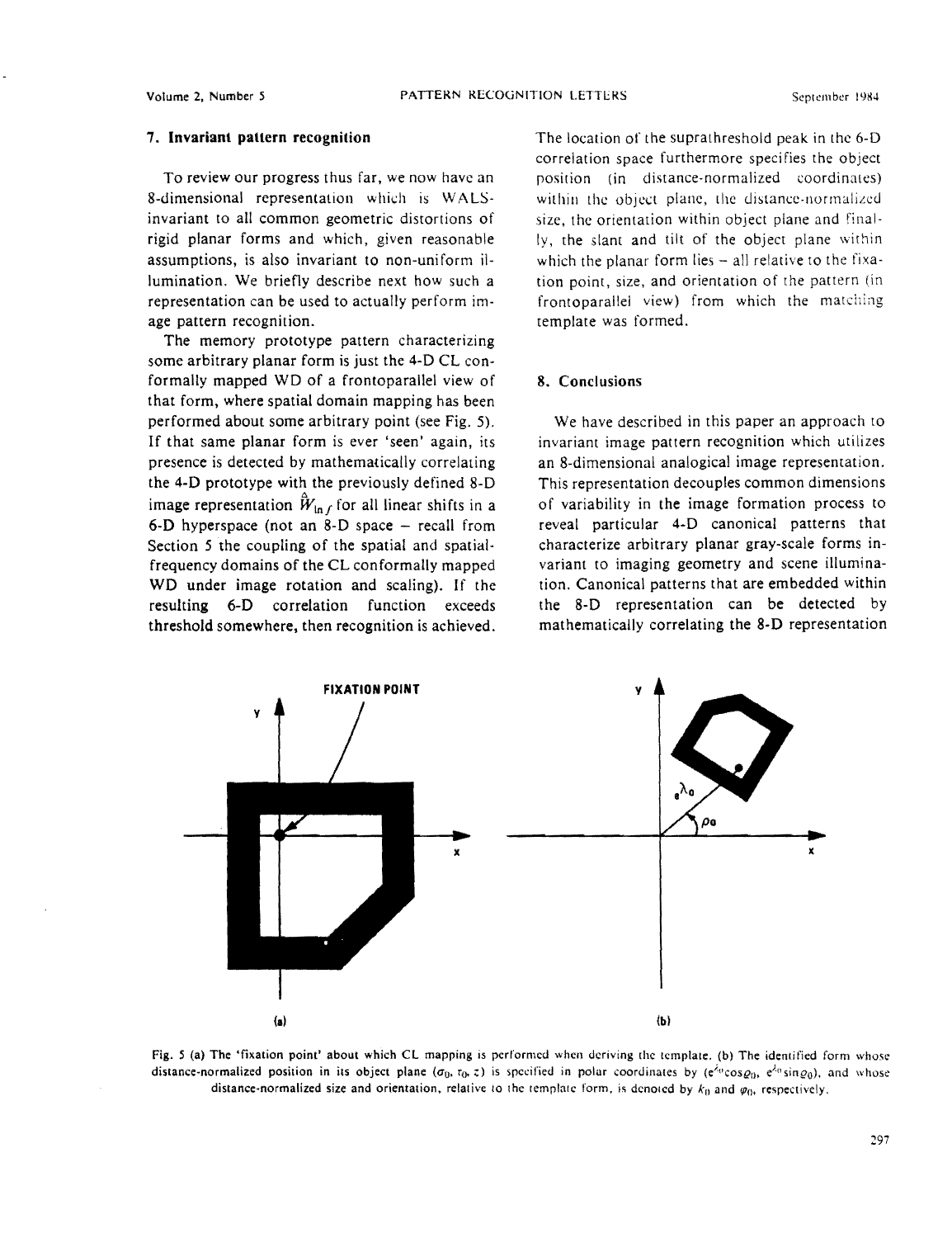with corresponding 4-D canonical patterns stored in visual memory. Furthermore, once a given canonical pattern has been identified, a number of geometric attributes of the corresponding planar object in a scene are specified by the location of the suprathreshold peak in the corresponding correlation function.

Work is under way to investigate the performance and computational feasibility of the methods described in this paper. In particular, the authors will be using a discretely sampled approximation to the proposed 8-D representation. Though the amount of computation required is substantial, combinatorial explosion is not a problem since each dimension of the 8-D representation need only be encoded' at a small sampling of discrete points. This follows from the fact that five of the eight dimensions correspond to finite angular axes, and the other three dimensions are logarithmic distance axes. Furthermore, referring to the computation tree for the 8-D representation (Fig. 4), it should be apparent that computation of each 4-D function' found at any leaf node of the tree can be carried out independent of all other such nodes. A leaf node representation provides WALS-invariance to rotation and scaling about a single point within a single object plane. Therefore, a reasonable strategy would be to seek recognition of planar forms by sequentially shifting 'attention' from one leaf node to the next. This would eliminate the need to compute the entire 8-0 representation in parallel. It could also lead to efficient strategies for handling image frame sequences by exploiting the context of earlier frames to guide an attentional mechanism.

#### Appendix: **Definition of the WD**

Assume now an arbitrary, possibly complexvalued, image function  $f(x, y)$ , defined over the Cartesian coordinates  $x, y, -\infty < x < \infty, -\infty < y$  $< \infty$ . The WD of  $f(x, y)$  is defined as:

$$
W_f(x, y, u, v)
$$
  
= 
$$
\iint_{-\infty}^{\infty} f(x + \frac{1}{2}\alpha, y + \frac{1}{2}\beta) f^*(x - \frac{1}{2}\alpha, y - \frac{1}{2}\beta)
$$
  
 
$$
\cdot \exp{\{(\alpha u + \beta v)\}} d\alpha d\beta
$$

$$
= \iint_{\infty}^{L} R_f(x, y, \alpha, \beta) \exp\{-j(\alpha u + \beta v)\} d\alpha d\beta
$$
\n(A1)

where

$$
R_j(x, y, \alpha, \beta)
$$
  
=  $f(x + \frac{1}{2}\alpha, y + \frac{1}{2}\beta)f^*(x - \frac{1}{2}\alpha, y - \frac{1}{2}\beta),$ 

and \* denotes complex conjugation. The WD is similarly defined in terms of the Fourier transform of  $f(x, y)$  as

$$
W_f(x, y, u, v)
$$
  
=  $\frac{1}{4\pi^2} \int_{-\infty}^{\infty} F(u + \frac{1}{2}\eta, v + \frac{1}{2}\zeta) F^*(u - \frac{1}{2}\eta, v - \frac{1}{2}\zeta)$   

$$
\cdot \exp{\{j(\eta x + \zeta y)\} d\eta d\zeta}
$$
  
=  $\frac{1}{4\pi^2} \int_{-\infty}^{\infty} S_f(u, v, \eta, \zeta) \exp{\{j(\eta x + \zeta y)\} d\eta d\zeta}$   
(A2)

where

$$
S_f(u, v, \eta, \xi)
$$
  
=  $F(u + \frac{1}{2}\eta, v + \frac{1}{2}\xi)F^*(u - \frac{1}{2}\eta, v - \frac{1}{2}\xi).$ 

#### References

- (II Ballard. D,H .. and Brown. CM. (1982). *Computer Vi· sian.* Prentice-Hall. Englewood Cliffs, NJ.
- [2] Bamler, R., and Glunder, H. (1983). Coherent-optical generation of the Wigner distribution function of real· valued 2D signals. In: Proc. 10th Int. Optical Computing *Con!.,* Cambridge. MA, 117-121.
- [3] Brousil, J.K., and Smith, D.R. (1967). A threshold logic network for shape invariance. *IEEE Trans. on Elec. Computers* 16. 818-828.
- [4] Casasent, D., and Psaltis, D. (1975). Position, rotation. and scale invariant optical correlation. *Appl. 0plics* 15. 1795-1799.
- [5] Cavanagh, P. (1978). Size and position invariance in the visual field. *Perception* 7. 167-177.
- [6] Claasen, T.A.C.M., and Mecklenbrauker, W.F.G. (1980). The Wigner distribution  $-$  a tool for time-frequency analysis. Parts I-II. *Philips* J. *Res,* 35.217-250,276-300. 372-389.
- [7] Gabor, D. (1946). Theory of communication. *J. IEE* (Lon*don)* 93, 429-457.
- [8] Jacobson, L., and Wechsler, H. (1982). The Wigner distribution as a tool for deriving an invariant representation of 2-D images. In: Proc. IEEE Conf. Pattern *RecQgnition and Image Processing.* Las Vegas. NV,  $218 - 220$ .